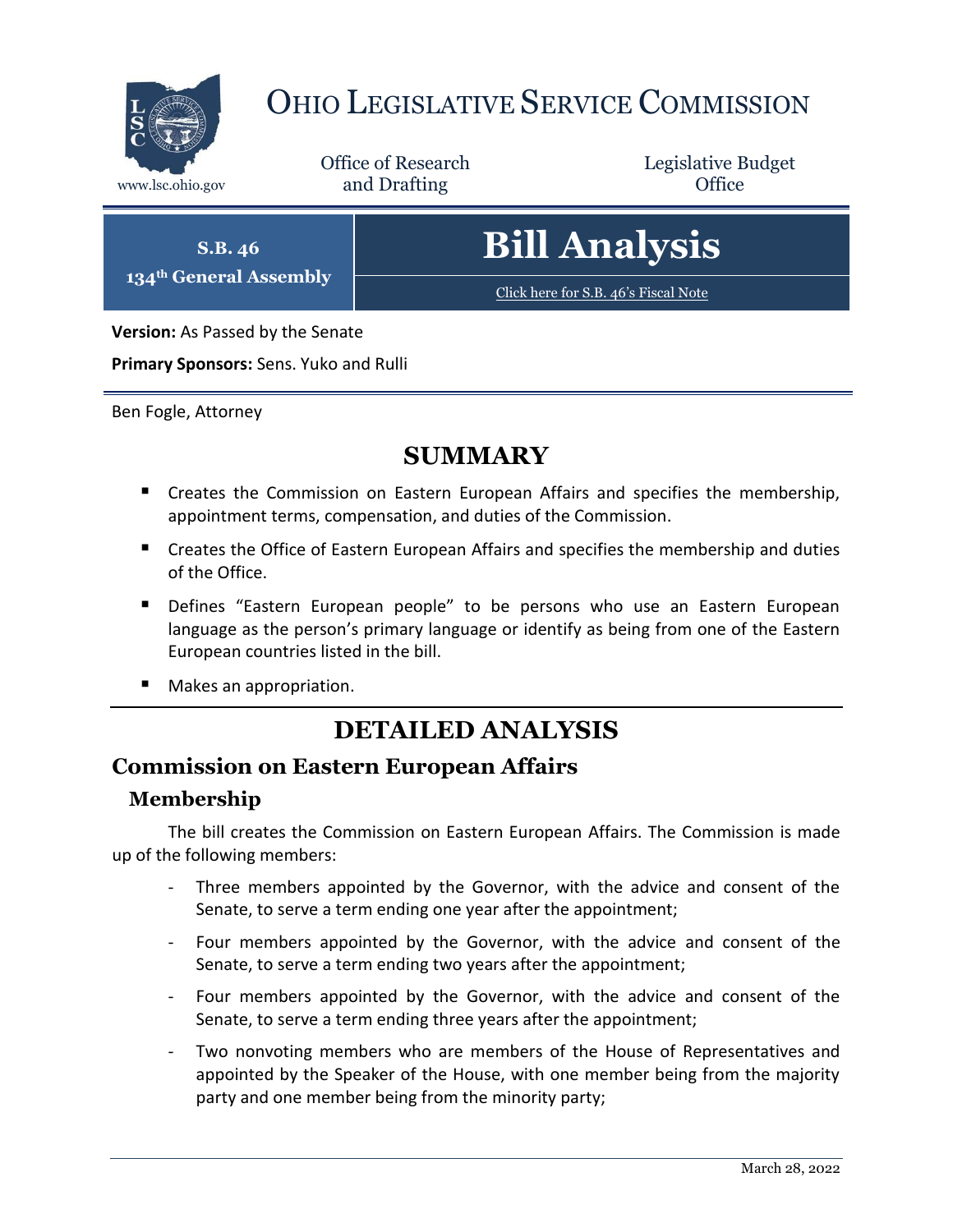- Two nonvoting members who are members of the Senate and appointed by the Senate President, with one member being from the majority party and one member being from the minority party.

For the appointment of nonvoting members who are members of the House, the Speaker must recommend two members and the Minority Leader must recommend one member to the Governor. For the appointment of nonvoting members who are members of the Senate, the Senate President must recommend two members and the Minority Leader must recommend one member to the Governor.

#### **Membership qualifications**

The bill requires that all voting members appointed must be of Eastern European origin, a U.S. citizen or lawful, permanent, resident, representative of various geographical regions of Eastern European people (see "**Definition of Eastern European people**," below), and proportionally representative of the Eastern European composition of Ohio. $1$ 

#### **Appointment terms**

Under the bill, after the initial appointments, each term of appointment for voting members is three years. Members must serve from the date of the member's appointment until the end of the three-year term for which the members were appointed.

Voting members must remain in office after the member's term has expired until a successor is appointed or 30 days have passed since the end of a member's term and no successor has been appointed, whichever occurs earlier.

Nonvoting members appointed must remain in office until the ending date of the member's term as a General Assembly member.

Vacancies for all members will be filled in the same manner as appointment. Any member appointed to fill a vacancy must serve the remainder of the original term for which the vacancy was filled.<sup>2</sup>

#### **Meetings**

The bill requires the Commission to meet not less than six times during a calendar year. At the first meeting of the Commission, the members must elect a chairperson, vice chairperson, and other officers from its voting members. The Commission must prescribe rules to govern the Commission. Six voting members constitute a quorum and no action can be taken without the affirmative vote of six members.<sup>3</sup>

 $\overline{a}$ 

 $1$  R.C. 107.22(A).

 $2$  R.C. 107.22(B).

 $3$  R.C. 107.22(C) and (D).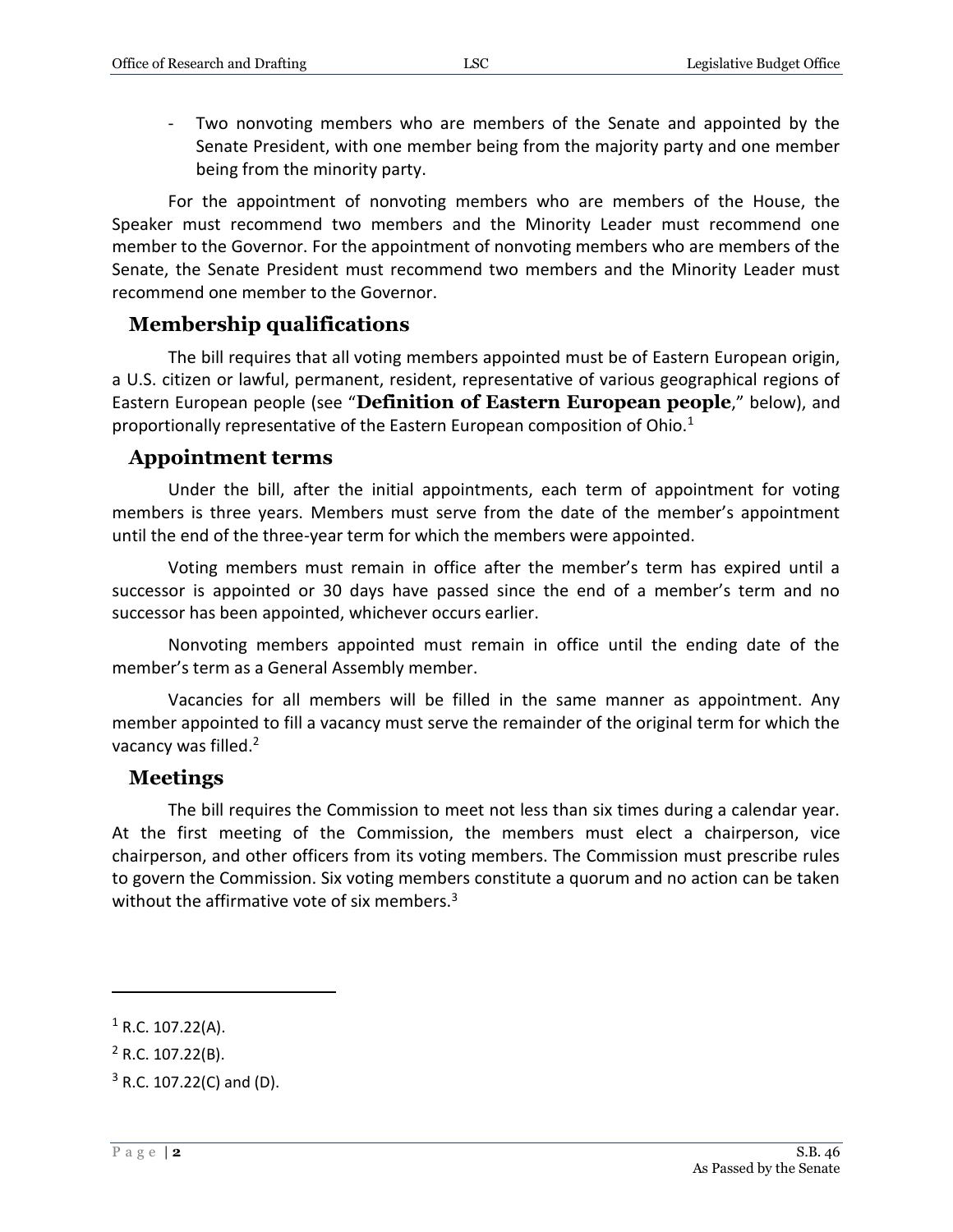#### **Compensation**

The bill specifies that voting members will be compensated for actual and necessary expenses incurred and for each day that a member is engaged in Commission duties, not to exceed one day per month.<sup>4</sup>

#### **Duties**

The bill specifies the following duties of the Commission:<sup>5</sup>

- Gather and disseminate information and conduct hearings, conferences, investigations, and special studies on issues and programs concerning Eastern European people;
- Secure appropriate recognition of accomplishments and contributions of Eastern European people to Ohio;
- Promote public awareness of the issues of Eastern European people by conducting a program of public education;
- Develop, coordinate, and assist other public and private organizations that serve Eastern European people, including conducting training programs for community leadership and service project staff;
- Advise the Governor, General Assembly, and state departments and agencies regarding the nature, magnitude, and priorities of the issues of Eastern European people;
- Advise the Governor, General Assembly, and state departments and agencies on the special needs of Eastern European people regarding education, employment, energy, health, housing, welfare, and recreation and develop and implement policies and programs to address those needs;
- Propose new programs concerning Eastern European people to public and private agencies and evaluate any existing programs within agencies;
- Review and approve grants from federal, state, or private funds that are administered or subcontracted by the Office of Eastern European Affairs;
- Review and approve the annual report prepared by the Office of Eastern European Affairs;
- Coordinate and provide information regarding available state services to meet the needs of Eastern European people; and
- Appoint a Director to the Office of Eastern European Affairs.

 $\overline{a}$ 

 $4$  R.C. 107.22(E).

 $5$  R.C. 107.23(A).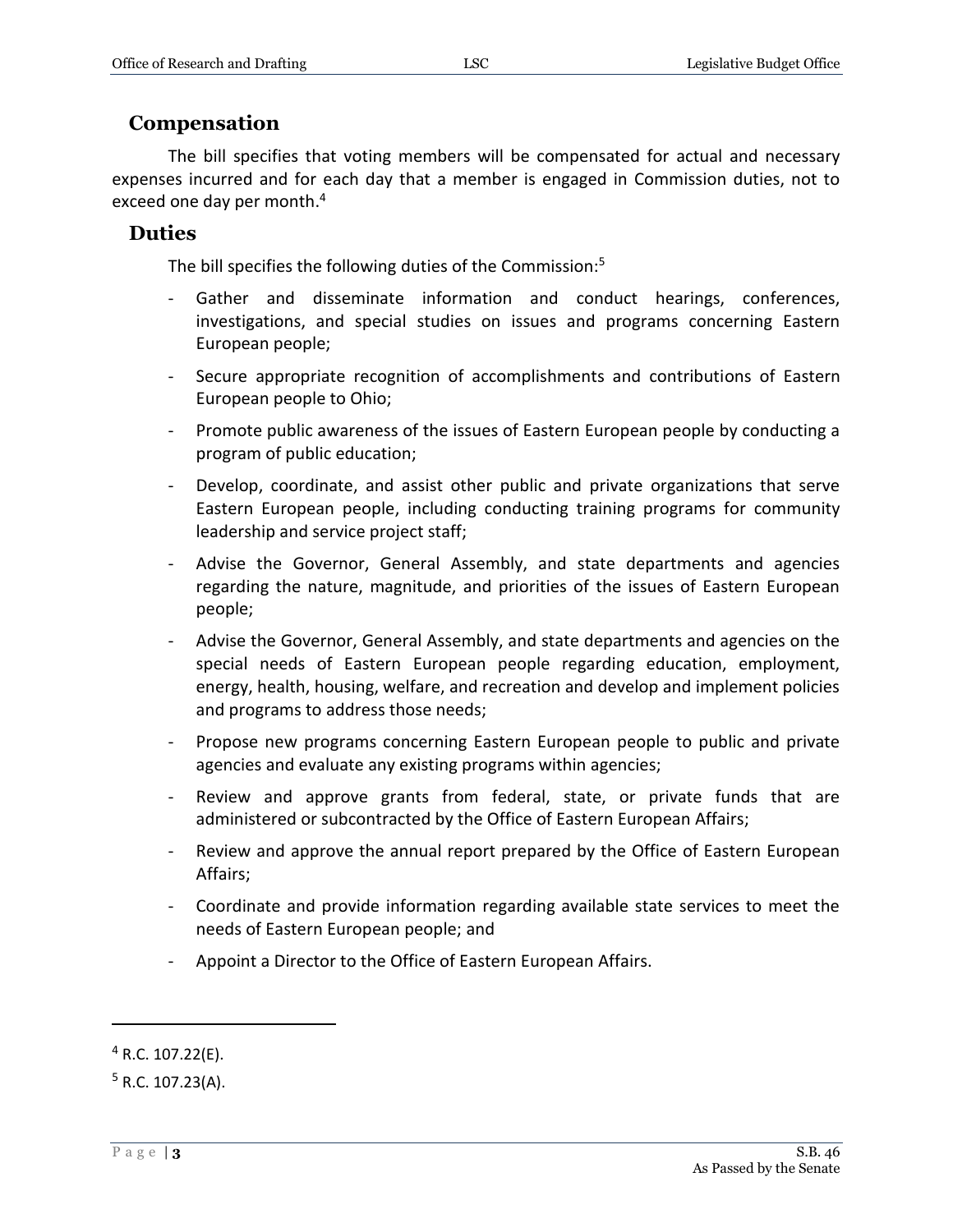#### **Office of Eastern European Affairs**

The bill also creates the Office of Eastern European Affairs. The Office serves the Commission on Eastern European Affairs, and the Director of the Office, whom is appointed by the Commission, serves at the pleasure of the Commission. The Director, with approval of the Commission, can appoint employees as are necessary to carry out the duties of the Office. The employees serve at the pleasure of the Director.

The Office must do all of the following:<sup>6</sup>

- Provide information and advise the Commission on proposed solutions to problems of Eastern European people;
- Serve as a clearinghouse to review and comment on all proposals to meet the needs of Eastern European people that are submitted to the Office by public and private agencies;
- Apply for and accept grants and gifts from government and private sources to be administered by the Office or subcontracted to local agencies, as long as the local agencies use the grants and gifts for the public purpose intended;
- Monitor and evaluate all programs subcontracted to local agencies by the Commission and ensure that any grants and gifts from the government are being used for the public purpose intended;
- Endeavor to ensure that Eastern European people have access to decision-making bodies in all state and local government departments and agencies;
- Submit a written annual report of the Office's activities, accomplishments, and recommendations to the Commission;
- Establish an advisory committee for special subjects, as needed, to facilitate and maximize community participation in the operation of the Commission. An advisory committee must be made up of persons representing community organizations, charitable institutions, public officials, and other persons as determined by the Office; and
- Establish relationships with local governments, state governments, and private businesses that promote and ensure equal opportunity for Eastern European people in government, education, and employment.

### **Definition of "Eastern European people"**

The bill defines "Eastern European people" as persons who possess either of the following characteristics:

- Use an Eastern European language as the person's primary language; or

 $\overline{a}$ 

 $6 R.C. 107.24.$